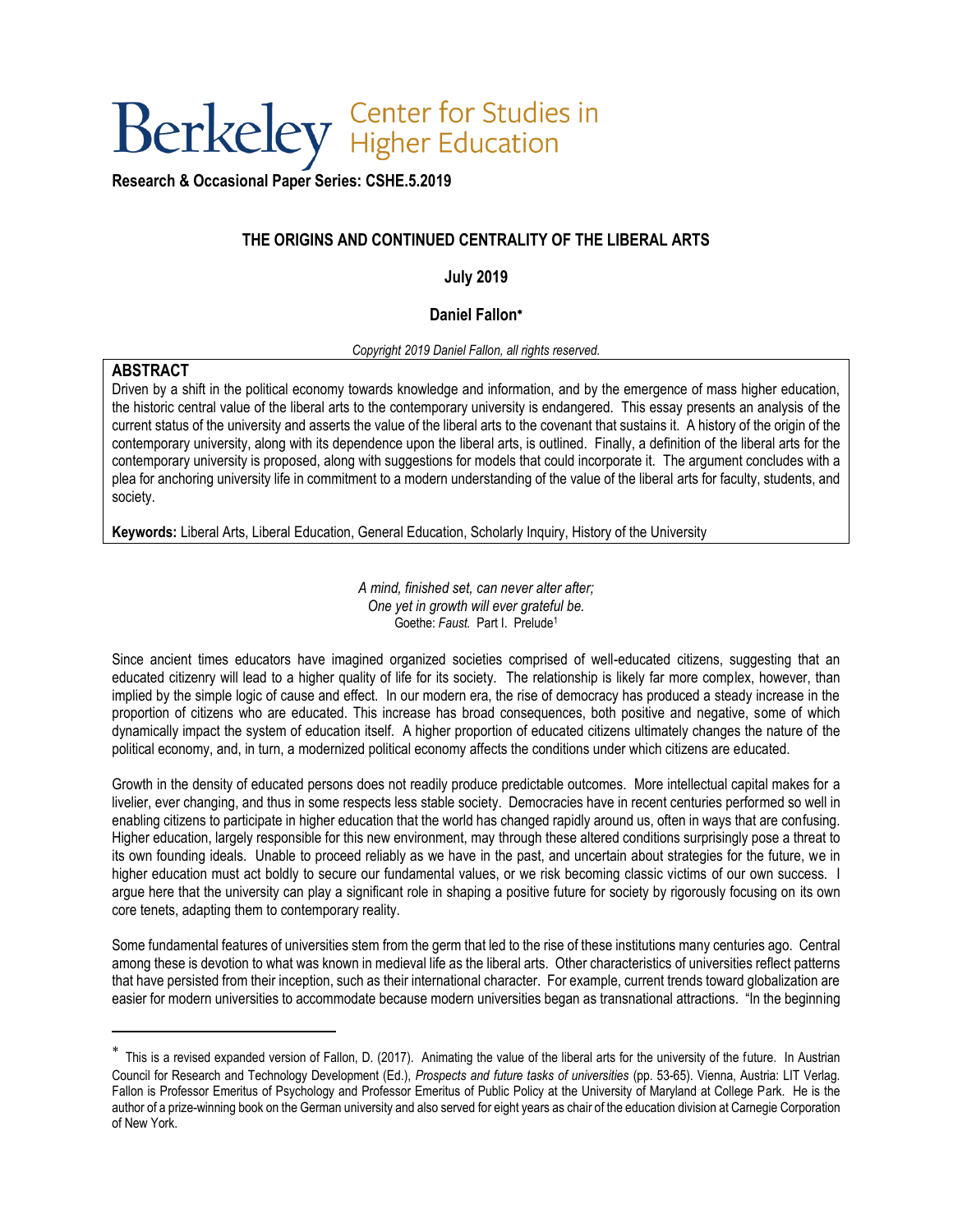was the Road," wrote the celebrated French medieval historian Joseph Bédier<sup>2</sup> , describing the origins of intellectual centers in Europe. Scholars seeking knowledge had to travel, and they congregated in trade centers such as Bologna, Paris, and Salamanca, where they formed trade guilds that eventually took the Latin name *universitas societas magistrorum discipulorumque*. The international students who studied within these guilds, which soon were simply called universities, often organized themselves by national identity into "nations."

#### **ANALYTICAL FRAMEWORK**

My analysis of higher education has led me to the conclusion that there are four inevitable consequences of a highly educated citizenry that every advanced economy will face. The new knowledge-dependent political economy:

- … causes an increasing differentiation of the role and mission of institutions within the higher education sector.
- … transcends the borders of nation states, bringing about globalization. Globalization, in turn, forces a greater standardization of academic curricula and degrees, of the kind we see today in Europe with the introduction of Bachelor and Master degrees.
- … forces higher education to struggle with increasing relative cost and thus produces new financing models.
- … stresses the production of human capital, bringing into play new pressures for outcome accountability.

As important as each of these trends may be, the last is likely the most urgent for higher education today because the societal imperative for "accountability" can place a premium on the practical at the expense of the essential.

In this essay I focus on the importance of the ancient tradition embedded in the idea of the liberal arts. Before turning to that subject, let me first define three key concepts I have introduced: the new political economy, a highly educated citizenry, and the university itself.

#### *A New Political Economy*

What do we mean by the "new political economy?" In the United States and other advanced economies new wealth today is now being created more by information, management, services, and technology than by the mainstays of the preceding industrial revolution: agriculture, heavy industry, and manufacturing. This distinctive shift in resource production creates a knowledge-dependent economy, and it thrives upon stable governments, international legal conventions, transparency in the flow of information, and other features that are characteristic of the ideals of modern democracies. At the same time the new economy requires a critical mass of intellectual capital, and this requirement sustains pressure toward a high level of education for the general citizenry.

#### *A Highly Educated Citizenry*

What do we mean by a "highly educated citizenry" or by "mass higher education?" In the United States there has been since 1950, but especially since 1960, a stunning increase in participation in higher education among ordinary citizens. The phrase "mass higher education" is commonly used to refer to this phenomenon, but it is poorly understood, and is sometimes casually used to describe structural inadequacies such as overcrowded classrooms. I use the term to mean an increasing proportion of citizens enrolling in higher education and receiving credentials of completion. I am not referring to the size or number of universities, or student-faculty ratios.

The term mass higher education deserves a precise definition. There is a specific sociologically justifiable definition of mass higher education that is reasonably valid. For U.S. researchers, it is an easy and convenient measure. The Bureau of the Census was established in the U.S. constitution in the  $18<sup>th</sup>$  century to determine at regular intervals the number of persons in the country. The kinds of question asked of people living in the United States to describe the composition of the populace has multiplied over the years. Beginning in 1890, every year the census has asked a sample of U.S. persons this question: "How many years of schooling have you completed?" The results have been collected in different ways, but one consistent measure has been of all adults over the age of 25 years. For this group, the average number of years of schooling has been increasing gradually each year since the question was first asked.

In 1910 for the first time, more than 50% of the respondents said they had completed 8.1 years of schooling. This was the first time the number had exceeded eight years. Since the first eight years of school in the U.S. is considered primary school, and anything more than that is considered secondary, 1910 can be marked as the year when the U.S. crossed the threshold to mass secondary education. A majority of adult persons living in the United States had some exposure to secondary school in that year.

In 1968 for the first time, the average number of years of schooling completed by U.S. persons aged 25 or older was 12.1<sup>3</sup>. Since in the U.S. secondary school ends with 12 years, and anything beyond that is higher education, we can take 1968 as the year in which the U.S. crossed the threshold to mass higher education. A majority of adult persons living in the United States had some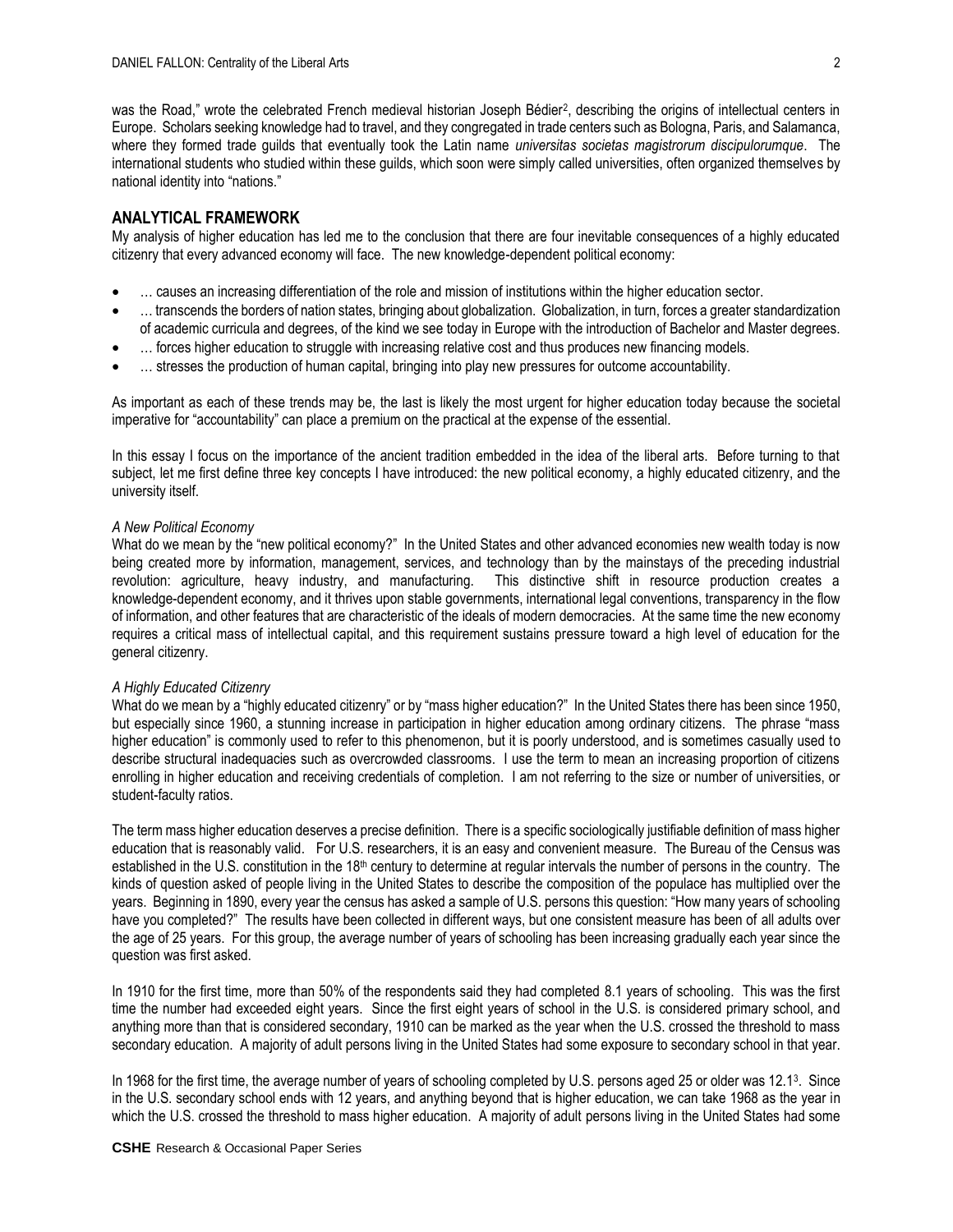exposure to higher education in that year. Strictly comparable figures do not exist for other countries, but clearly in the early 21<sup>st</sup> century most countries with advanced economies are rapidly approaching this milestone and several have crossed it.

#### *The University*

For purpose of clarity, it is valuable to distinguish the idea of higher education, which encompasses a broad range of institutions and purposes, from the idea of the university, which is a particular type with unique characteristics. Mass higher education is widely understood in the United States, in part because it has developed in that nation as a diverse highly differentiated collection of very different kinds of institutions, providing many alternatives to students at varying cost and accessibility. These features are not universally distributed as widely in other nations. My argument for recapturing the liberal arts as a core tenet of the modern university can be applied in some form to all sectors of postsecondary education. Nonetheless, in this essay I am focusing on the one institution that I personally know best and whose traditions have loomed large as a symbol of higher education -- the university.

We can arrive at a definition of the university by examining its origins. Trade guilds in medieval Europe taught their craft and made distinctions based upon certified expertise, a bachelor certification for apprentice and a master for journeyman. These ancient roots can still be seen in many countries, as in the United States, where after a period of training one can become a "bachelor plumber," or with more study as an apprentice one can claim a certificate and title, for example, as a "master electrician." This ancient trade system forms the elegant basis for Richard Wagner's stirring comic opera, "*Die Meistersinger von Nürnberg*," which describes how an adventurous knight in the  $16<sup>th</sup>$  century seeks to become a master singer to win the hand of the maid he loves, thus succumbing to the guild of master singers. The final scene of the opera presents the society's trade guilds triumphantly marching in for a celebration: cobblers, tailors, bakers, apprentices, journeymen, etc.

For those in the guild of scholars the trade was liberal arts and thus the certification "Bachelor of Arts" signified that a student had achieved a beginning level of understanding of scholarship ratified by the faculty. If one wanted, however, to join the guild as a teaching scholar, one had to be certified as "master of arts." This qualification typically required several years of further study, presentation of a scholarly work, an oral examination by the master scholars, and presentation of an exemplary lecture. Usually, a guild could only award its license, certification, or degree upon permission by the local ruling political authority, whether a monarch, duke, or emergent nation state. Thus a "royal license" as Master of Arts granted permission to teach in the guild or, as teaching at the university level was called then, to read. The Latin license was called *pro venia legendi*, where *legend* is the gerund for the Latin verb to read, *legere*. As it evolved, the arts guild adopted the generic Latin name of *universitas societas magistrorum discipulorumque* (general society of teachers and students), from which we derive the contemporary word University.

One further complication is that in medieval times there were three established professions: Law, Medicine, and Theology. For these professions to be recognized within the university trade guild of the liberal arts, special procedures were introduced. Typically, practitioners of these professions had already achieved at least licenses as Bachelor of Arts, and in some cases were masters. The scholars in the liberal arts trade then devised special examinations for the best practitioners of the three established professions. If the candidate passed, the license of *jus ubique docendi* was awarded. The new scholar could then be addressed as "doctor." The key Latin words were derived from the verb *docere*, meaning to teach, *docendi* coming from the gerund and *doctor* from the past participle. For example, the title Doctor of Medicine meant that the scholar as a practitioner had been qualified to teach the discipline of medicine among the scholars in the arts guild. Thus, in many European universities, the right to grant the doctoral degree, authorized by the state, came to define a university.

This short historical sketch explains why in many European countries the right to award a doctoral degree is the defining characteristic of what is called a university. National traditions in this regard are no longer universal. Universities in the United Kingdom, for example, persisted with the Master of Arts as the highest degree awarded until late in the nineteenth century, and did not formally adopt the PhD degree until 1917.

In the United States, there are more than 5,000 institutions of higher education, but only 62 institutions in the United States and Canada have qualified for admission to the American Association of Universities, considered the elite group of private and public major comprehensive research universities<sup>4</sup>. Many institutions in the United States call themselves "universities," for example, San Francisco State University, but by law are prohibited from offering doctoral degrees except in a few applied professional fields (audiology and the doctorate in education) and selectively approved instances involving partnership with a doctoral-granting university.

In this essay, therefore, to be clear, I define the term university to mean an institution that awards a significant number of doctoral degrees annually across a significant number of disciplines, while also offering traditional bachelor and master degrees. These institutions are usually called research universities.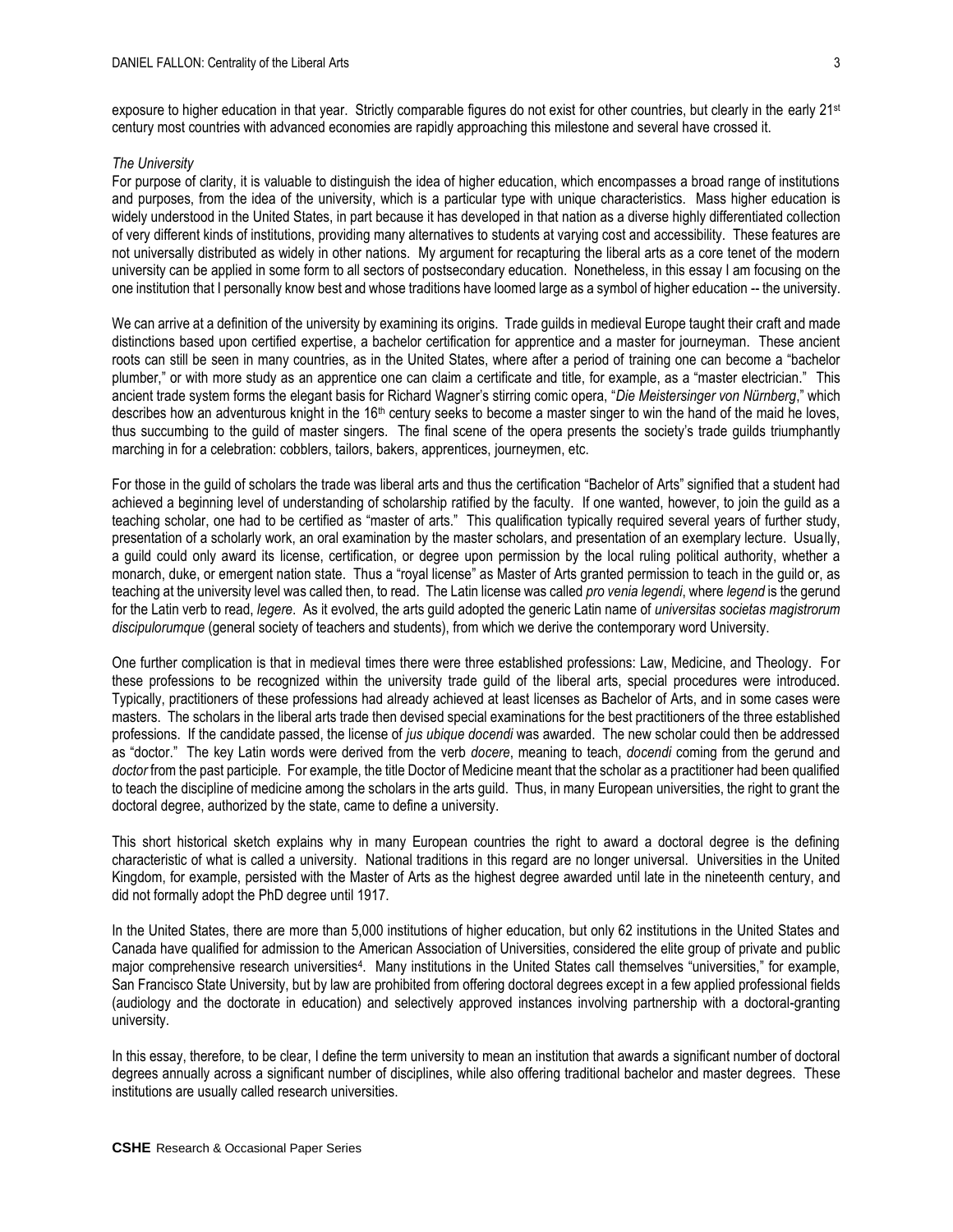## **THE LIBERAL ARTS**

Now we are ready to discuss the study of the liberal arts, which gave us the traditions we celebrate today when we use the English phrase "liberal education," and the German words "*Bildung*" and "*Wissenschaft*." My thesis is that liberal education was at the center of the enlightenment reforms that characterized the formation of the modern university, especially in the founding of that icon of enlightened modernity, the University of Berlin, in 1810<sup>5</sup> . Today, however, as we cross the threshold of mass higher education into a knowledge-based society, we are in danger of losing liberal education as a fundamental element of higher education. At the same time, our evolving society needs the virtues associated with *Bildung* and *Wissenschaft* perhaps more than ever before. The solution I suggest for meeting this challenge is to design and implement a future-oriented version of the ancient concept of the liberal arts consistent with the contemporary university. Let's begin by looking at the origin and meaning of this concept.

#### *Origins of the Liberal Arts*

Even with the finest scholarship we can't determine with satisfying specifics when or how the general notion of liberal education began. Nonetheless, we do know that the organization of knowledge in the Western world developed in the past 3,000 years and originated primarily in ancient Egypt, the Middle East, and Greece, influenced by neighboring civilizations. With greater certainty we can assert that the particular structure of the liberal arts, as such, emerged in Europe, and not until the middle ages.

There were potent analytical precursors of liberal education, even at the time of Periclean Athens, identified in the phrase "*Enkuklios Paideia*." This Greek phrase can be translated many ways. Paideia is straightforward. It means education, or rearing or upbringing. *Enkuklios*, however, is a word with many meanings, depending on the context. It can mean such ideas as circular, cyclical, common, general, or regular. The usual translation of *Enkuklios Paideia* is general education, but in my view a better translation arising from the treatments of it by Isocrates and Aristotle would be complete education, *i.e*., education that brings together many different facts and principles and integrates them into a coherent philosophy.

The somewhat sturdier Roman construct of the Latin "*Artes Liberales*" arose four centuries later, toward the era of the emperor Augustus. The Roman orator Cicero used the phrase *Artes Liberales*, elevating it from Greek sources and adding features of Roman education. The concept was praised by such stoic philosophers as Seneca and appeared to emphasize ways of thinking. Even then, however, there was no accepted standard course of study.

#### *The Magic Number Seven*

It is not until the fifth century C.E. that we first get a textual reference to seven specific liberal arts. They appear in a lengthy and lively text by Martianus Capella, where these liberal arts serve as handmaidens to an allegorical marriage between utilitarianism, represented in the text by Mercury, and broad humane learning, represented by Philology<sup>6</sup>. Cappela apparently retrieved these seven liberal arts from older texts that are long lost. His book was so enthusiastically received that no learned person could ignore it, and its influence persisted for many centuries thereafter. Saint Augustine was a contemporary of Capella, and a fellow North African, who wrote about the intellectual value of Capella's seven liberal arts, thus helping to establish them as the cornerstone of scholarship<sup>7</sup>.

In the sixth century Theodoric the Great, reigning king of the Gothic empire, located in what is now the North of Italy, included in his administrative court a gifted and passionate philosopher named Boethius, who was a Roman Senator. At a time of political instability, Boethius was accused of treason. Thoedoric ordered him imprisoned, and ultimately had him executed. While in prison Boethius wrote extensively about the consolations of philosophy and continued a brilliant reflection he had begun earlier on four of the seven liberal arts, calling them the four-fold way, or *quadrivium*, literally the place where four roads meet. These four were the most mathematical of the liberal arts: arithmetic, geometry, astronomy, and music.

It wasn't until three centuries later, in the early ninth century, when Charlemagne brought in the English priest Alcuin to strengthen schooling in the Holy Roman Empire, that the remaining three liberal arts began to be called the three-fold way or *trivium*. These three were the liberal arts that were most related to language: grammar, rhetoric, and logic. With the passage of time the trivium began to be called simply "arts," and the quadrivium "sciences," which led to the more general Latin phrase "ars et scientia," which we recognize in the English-speaking world as the modern construct of "arts and sciences." Because all students in the late middle ages began their learning with the trivium, advanced students would sometimes mock their colleagues for giving simple answers by claiming they knew only learning from the trivium. That is the etymological origin of the English everyday word "trivial."

#### *Aristotle and the Moors*

The standardization of the seven liberal arts into the trivium and the quadrivium or the arts and sciences took place in the middle ages not long after the reign of Charlemagne and occurred at more or less the same time as the beginnings of what would become universities. By the time we get to the thirteenth century we are approaching the boundary between what we might call the late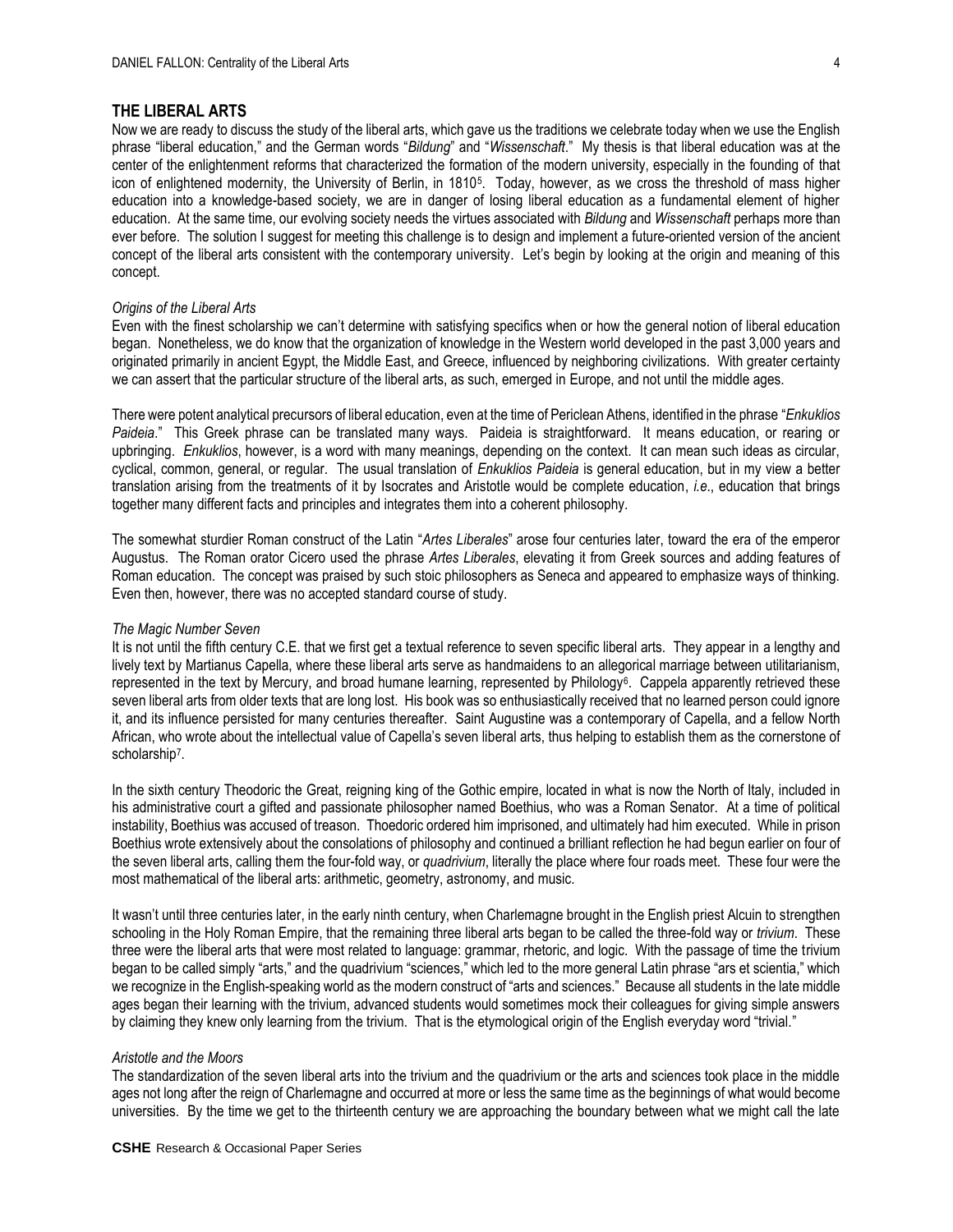Middle Ages or the early Renaissance. Before this time, most of the works of Aristotle were unknown to scholars in Europe because the texts had been presumed lost in antiquity. But most of Aristotle's copious works had indeed been preserved and translated into Arabic by Islamic scholars, who brought these texts to Europe via the Moorish invasion of Spain. Thus, at the beginning of the thirteenth century, about the year 1200, these works, gradually but cumulatively translated into Latin, produced a flood of essays by Aristotle, causing a profound and disorienting impact on European scholarly thinking.

#### *Aquinas and a Multiplicity of Specializations*

St. Thomas Aquinas (1225-1274) was deeply inspired by Aristotle's comprehensive understanding of the world. St. Thomas parsed and analyzed the newly discovered essays, allowing them to join his own thinking, thus producing a new logical philosophy and theology. The radical influence of Aristotle created such profound new knowledge that St. Thomas could easily declare that confining scholarship to just seven liberal arts was obsolete. The concept of liberal arts comprising the bedrock of higher education continued beyond the time of St. Thomas, but the arbitrary number of seven no longer put a boundary around it. Instead, liberal arts expanded to include all of what scholars agreed would constitute a common understanding of the world known to human intelligence. In many European countries, the concept of the liberal arts was subsumed by the Latin word *philosophia*, or, as the scholars associated with the liberal arts were called in German*, die philosophische Fakultät*. In the English-speaking world, these scholars continued to be called the faculty of liberal arts, or the arts and sciences.

### *Wilhelm von Humboldt*

You can see by this transition from a guild of scholars associated with seven specific liberal arts to the idea of *die philosophische Fakultät* or faculty of arts and sciences that from today's point of view the liberal arts might be considered a collection of disciplines. At the time that Wilhelm von Humboldt accepted the challenge from Prussian King Friedrich Wilhelm III in February of 1809 to design a university in Berlin, however, the concept of an academic discipline in today's sense of the word did not exist. The historic European university of the eighteenth century contained only four faculties. The general faculty was that of Philosophy, which provided instruction in what had been known historically as the liberal arts. The remaining faculties were for the three professions that had been recognized since the Middle Ages: Medicine, Theology, and Law.

In the transformative founding of the University of Berlin in 1810, Wilhelm von Humboldt created the modern university as it is widely understood today. Indeed, the University of Berlin, and the reform universities in Germany that subsequently adopted its features and rationale became in the latter half of the 19<sup>th</sup> century the seminal inspiration for the development of the U.S. research university. In Humboldt's day all scholars first had to study in philosophy before continuing to professional study and for this reason the faculty of philosophy had come to be called "the lower faculty." Furthermore, since the scholars in the faculty of philosophy were the basis of the university, they had been assumed, by definition, as qualified to teach. There was no recognized formal procedure for them to qualify for faculty status, unlike their colleagues in the professional faculties. Most scholars in the faculty of philosophy actually had passed examinations, generally published widely, and many carried the title of Doctor of Philosophy. Nonetheless, the means by which they became licensed teaching scholars were perceived as neither coherent nor thorough.

Humboldt asserted that there should be nothing "lower" about philosophy, and, further, that scholars in philosophy should qualify as teachers in the university through a rigorous procedure. He proposed a new qualifying examination for university teachers, the *pro facultate docendi*, to be administered to candidates in philosophy. Instead of adopting this new label and examination that went with it, the faculty at the University of Berlin decided to strengthen the practices that had led in some places to qualification as Doctor of Philosophy. These examinations were administered in the special field of philosophy in which a candidate claimed to be an authority. These fields, such as history, literature, linguistics, chemistry, physics, or mathematics, are what are called disciplines today. With the adoption of standardized rigorous procedures for award of the Ph.D. degree, and introduction of the requirement of holding a Ph.D. degree as a minimum for appointment, the faculty of philosophy was thus placed on the same level as that of the professional faculties. There was no longer a lower or higher faculty.

Wilhelm von Humboldt was himself a great linguistic scholar, who admired Aristotle, and promoted principles consistent with Aristotle's conception of the world. For Humboldt, as for Aristotle, an important function of advanced learning was the formation of character that promoted in students a sense of responsible citizenship. Of course, Humboldt understood the need of any professor at the university to pursue specialized scholarship, but only in the context of a deep commitment to *Wissenschaft* and to *Bildung*. These two words, which have powerful meaning in German, have no exact English translation. *Bildung* conveys a sense of erudition, and cultivation of learned civilized character. *Wissenschaft* refers to the world of science and scholarship, including both process and product. To get to a commitment to *Bildung* and *Wissenschaft*, Humboldt assumed that one function of the University would in fact be the strengthening of a student's liberal education (*allgemeine Bildung*). Thus, he wrote to the King on July 24, 1809, laying out his proposal for a University in Berlin, that a university, "…proceeding from the proper perspective of a liberal education, can neither rule out any academic subject nor, from a more elevated point of view (since universities clearly operate only at the highest level), begin to limit itself in the end to purely practical exercises."<sup>8</sup>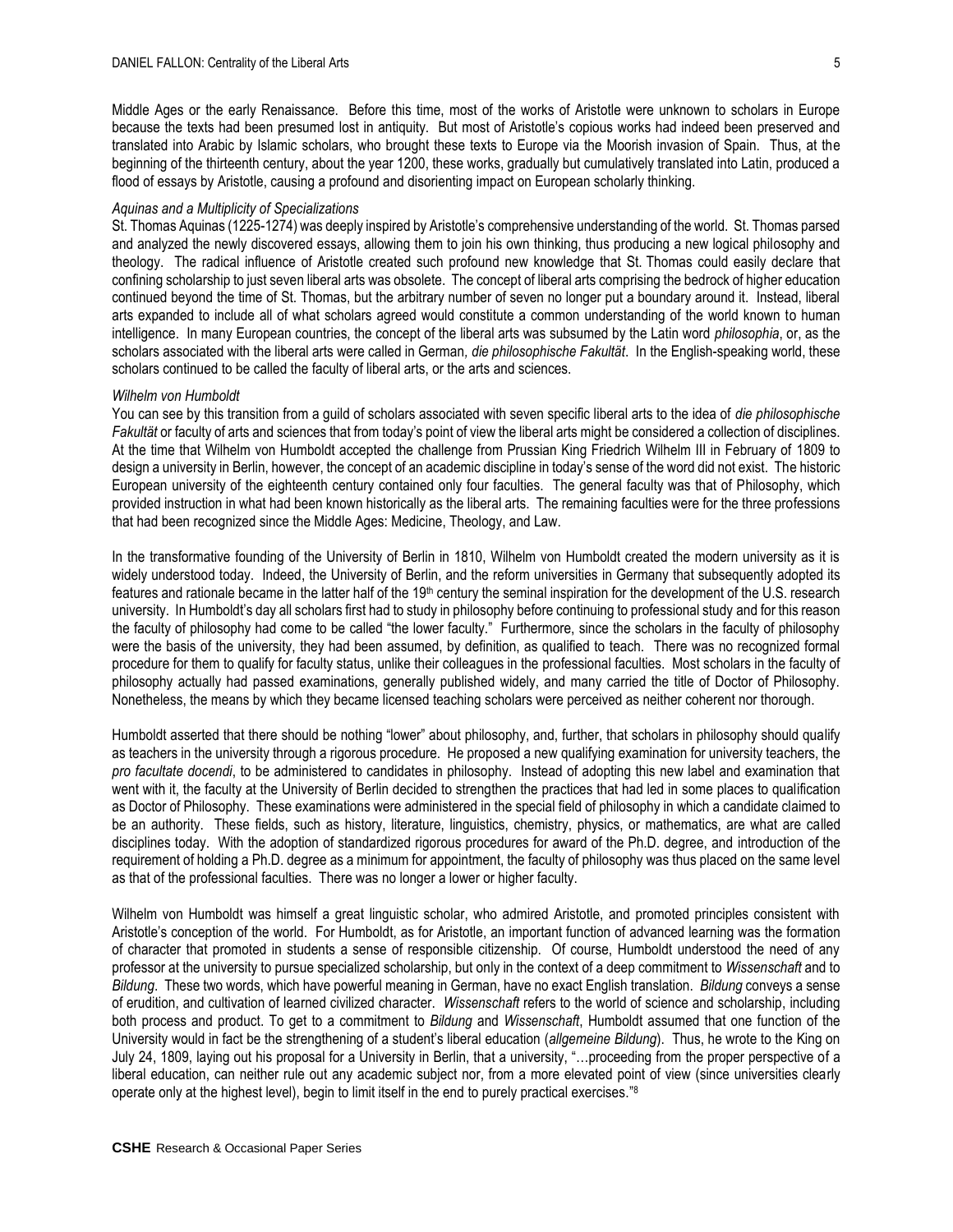In a later essay, he was very clear about the University's responsibility for *Wissenschaft*. He wrote, "This is because *Wissenschaft*  alone, which comes from and can be planted in the depths of spirit, also transforms character; and for the state, just as for humanity, facts and discourse matter less than character and behavior."<sup>9</sup> In writing about *Bildung* to the King in December 1809, he stressed, "Therefore, the primary objective for the whole nation…must depend on the understanding of clear and well-defined concepts, and to plant those concepts so deeply that they are evident in character and behavior."<sup>10</sup>

Ideas about *Bildung* and *Wissenschaft* were critical to Humboldt's understanding about the meaning of a university. They also were deeply in debt to the spirit of the liberal arts that had been the heart of universities in Europe from their very beginning. To see this relationship more clearly, we need to examine the spirit of the liberal arts.

# **A FRAMEWORK FOR PROMOTING THE LIBERAL ARTS**

From my own perspective, the legacy of the liberal arts for today's world is made up of three broad concepts that aim to build an educated citizen.

- **GENERAL EDUCATION** is the acquisition and possession of a repertoire of reliable information about a variety of important facts, systems, events, people, and phenomena.
- **LIBERAL EDUCATION** is the acquisition and possession of the means of determining the value, purpose, and meaning of information. It is this facility that permits one to know, for example, the beautiful from the ordinary, the just from the unjust, and better from worse. Liberal education also teaches students how to make connections among the elements within general education, and to discern patterns that convey understanding. Liberal education is dependent upon general education and thus cannot exist without it.
- **SCHOLARLY INQUIRY** is the acquisition and possession of modes of inquiry by which students acquire general and liberal education. They include, for example, the scientific method, bibliographic techniques, rhetoric and composition, critical theory, and dialectical, inductive, and deductive reasoning.

Not everyone in academic life would define general education, liberal education, or scholarly inquiry in the same way, and some might think of them quite differently than I've described them here. Nonetheless, a university education seeks to provide students with some level of competence at least in *knowledge* (general education), *values* (liberal education), and *skills* (scholarly inquiry). These three ideas are not strictly separable. Although some instruction may emphasize, say, knowledge, over values and skills, in fact all three end up being taught simultaneously.

#### *From the 19th Century to the 21st*

As we have seen, Wilhelm von Humboldt never lost sight of the essential tradition of the liberal arts, in the form of *Bildung* und *Wissenschaft*, to be at the center of a university education. This objective was possible, at least in the early nineteenth Century, when only a small elite group of students was expected to attend the University, and when, to use Humboldt's words, it was the responsibility of the state "...to organize its schools so that they work hand in hand with the institutions of higher learning." <sup>11</sup> The enormous advances in research and knowledge that occurred in the following 200 years, plus the systematic advance of social democracy and the broadening franchise for education, have since then posed increasing challenges to maintaining *Bildung* as a priority for the university.

There is no precedent for how a highly educated society should arrange its educational institutions or pursue a broad educational purpose. In this new dynamic environment, the liberal arts, historically central to the purposes of the university, are increasingly becoming peripheral. Our emergence into a knowledge-based economy has brought us many benefits, including, for example, personal computers, the Internet, and extraordinary improvements in medicine.

At the same time, increases in knowledge and education have brought about malicious computer viruses, sophisticated schemes for financial fraud, and medical and biological possibilities that conflict with our ethical and moral understanding of what it means to be human. What is needed is a means to temper the rapid creation of new knowledge and wealth with ethical intelligence, an acceptance of responsibility for a healthy social order, and a commitment to good citizenship in a democracy. This is exactly the domain of the liberal arts. In short, what is needed today for the university of the future is a renewed focus for all students on *Bildung*.

We cannot, as was appropriate in Humboldt's era, allow *Bildung* to emerge through unencumbered curricular choices by students informed by a wise and collegial faculty. Modern institutions are too many, large, diverse and complex. We also can no longer assume, as Humboldt did, that preparation for university study at the secondary school level, the high school or Gymnasium, would provide all or even much of the necessary elements of a liberal education. University scholars have an intrinsic responsibility for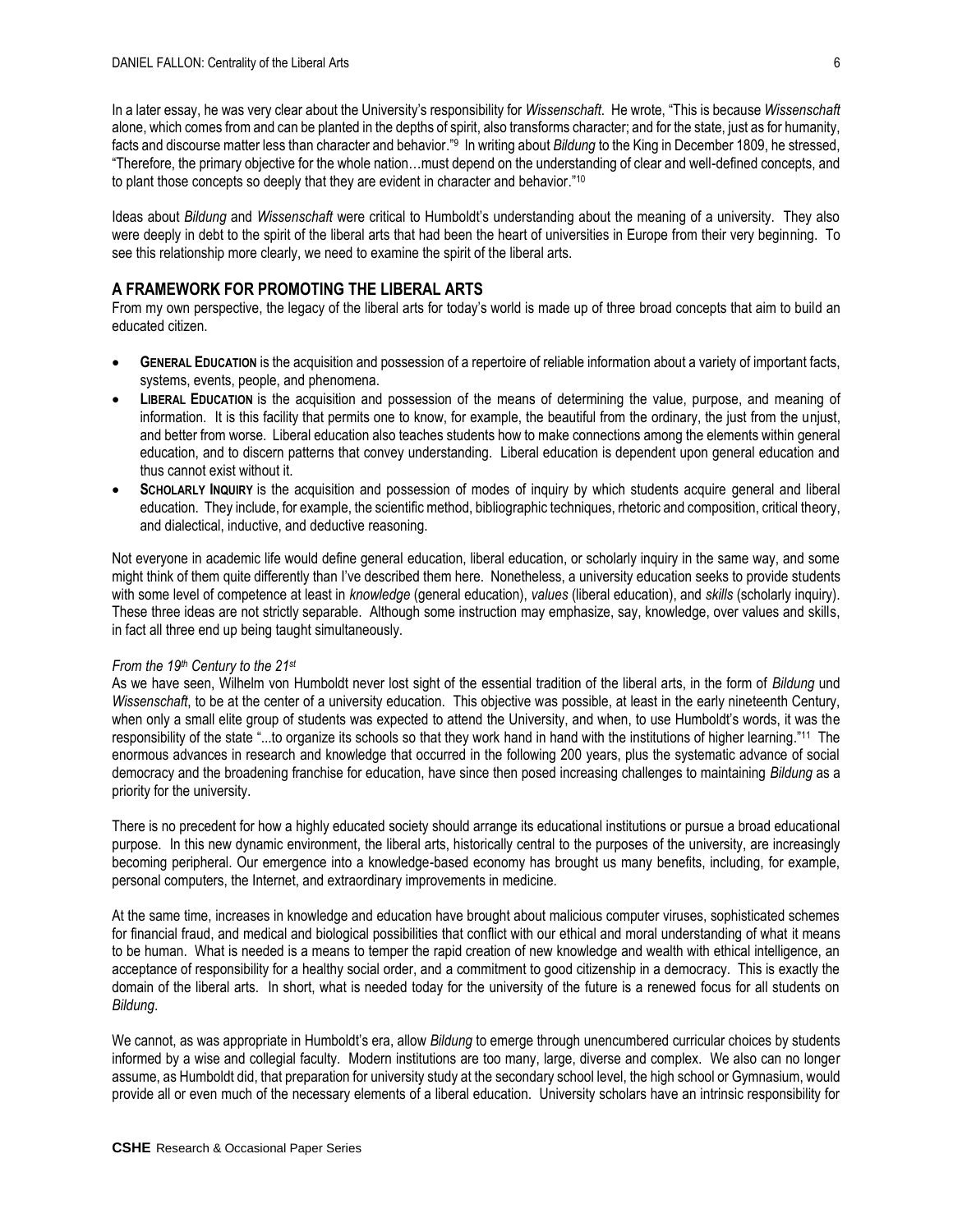protection of the liberal arts and must assert their historic professional duty to ensure that today's students are prepared to assume roles as citizens in a modern political economy.

#### *Promoting a Liberal Arts Education at the University*

What is required at a university is coordinated action by the faculty, in their role as keepers of the university ideal. The content and structure of a liberal arts curriculum should be the responsibility of the faculty at any given university, developed and approved through its normal academic government. The faculty that commits to it must be the faculty that designs it and maintains it. There is no single solution to this challenge. A liberal arts element in a university course of study should focus on synthesis, perspective, and coherence in a way that demonstrates the motivating power of the liberal arts. Its purpose should be to enable students to seek patterns within their course of study, to apply values to these ideas, to point their learning toward their postgraduate lives as citizens, and thus to find the definitive meaning of their university education. This kind of liberal education would not only benefit students but would surely also enrich the faculty, anchoring them in a noble tradition that sustains the university.

Worldwide, the structure of the first university degree varies. Given their inheritance from the late renaissance institutions of Oxford and Cambridge, most U.S. universities already espouse some form of a requirement for a common core, often loosely called "general education." It is generally a program of widely distributed study intended to promote a form of *Bildung* as well as to encourage exploration. What I am calling for is a probing examination of these curricula, with a focus on what the faculty deems essential for successful navigation of contemporary life. University curricula in the US are mostly designed for completion within four years and students typically do not begin serious specialization until about the third year. In Europe, and most elsewhere, *Bildung* is seen as occurring at the secondary level, and university students enter field specific degree programs without any additional forms of liberal arts education. Often these programs can be fully completed within three years. Students are already specializing. The thrust of my argument is that this model is tenuous. An explicit commitment to virtues of the liberal arts is central to the covenant of teaching in a university.

Some European universities have begun to experiment with options for students to pursue a specialization in liberal arts rather than in a specific discipline. In many cases, this option has become surprisingly popular, even drawing students specializing in traditional disciplines to choose among its offerings as free electives. Although a specific "liberal arts specialization" may be valuable, I am not arguing for weakening disciplinary specialization.

Instead, I argue that university faculty have a responsibility to ensure that students pursuing a disciplinary specialization also include some element that directly strengthens their *Bildung* and links it to their disciplinary study. This liberal education curriculum should be required of all students but need not consume more than about 20 percent of any student's entire pursuit of a degree. The curriculum might be designed under the explicit assumption that students have acquired a basic repertoire of general knowledge and skills. Such a structured curriculum might be concentrated in one semester, distributed over several semesters or from entry to conclusion of study. This "cultivated curriculum" need not be the same at all universities, but wherever it is offered, it should be a coherent whole, requiring deep reflection on the part of the student. An option that defers to the expertise within specialized disciplines is also possible, in which each disciplinary faculty recommends a particular collection of courses outside of its own discipline for all of its students and then offers an integrating seminar for its students towards the end of their course of study.

Our intense pursuit of new knowledge within universities has necessarily required many imaginative minds to specialize. Of course, specialization brings technical vocabularies and modes of thinking that are not readily accessible to specialists in other fields. It is impossible for today's scholars to avoid this problem, which is perhaps most vividly demonstrated in the poignant estrangement over the past two hundred years of the humanities from the sciences. We cannot turn our backs on specialization and technical vocabularies. We also need, however, to develop the capacity to see big pictures in ways that temper criticism with compassion and strengthen the integrating power of our comprehension.

No matter how we organize our own universities we need to keep in mind that all academic disciplines of the arts and sciences share a common heritage derived originally from the liberal arts. We are not speaking here of one tradition versus some other tradition, but of the basic unity of human knowledge as exemplified by Humboldt's conception of *die philosophische Fakultät*, which made no distinctions among scholars by academic field. In other words, the academic compartmentalization of today's university must be balanced by an explicit university-wide commitment to understanding the value of the liberal arts.

## **CONCLUSION**

The liberal arts are the seeds from which the luxuriant garden that we call today the university has grown. They also supply the nutrients that keep the garden in flower. In today's world, impressed by the scope and richness of this garden, dazzled by the beauty of particular blossoms, we stand at risk of forgetting how important are the seeds and the nutrients. We need to stand